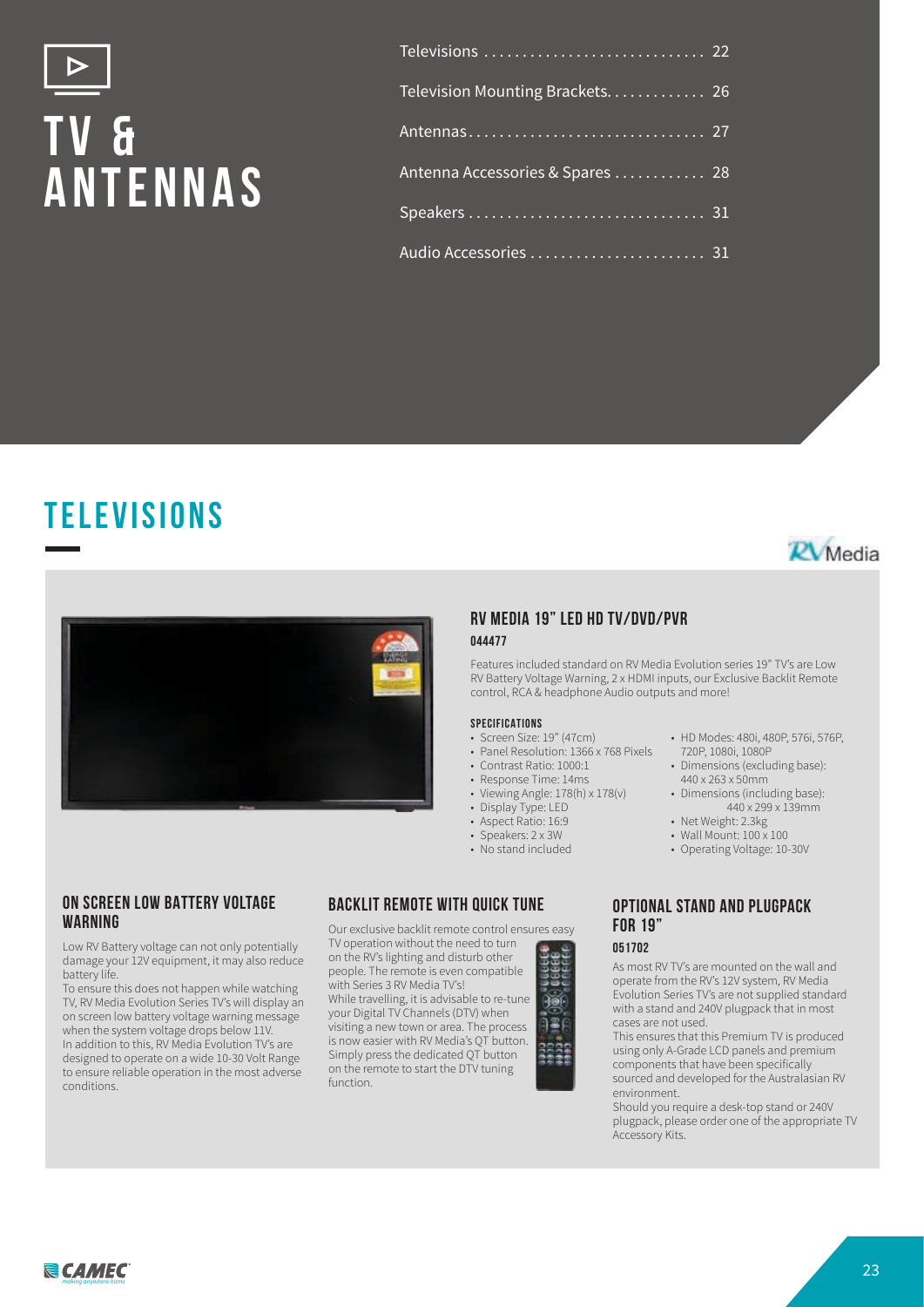



#### **DIGITAL SPECIFICATIONS**

- Screen Size 24" (61CM) USB PVR Function with time shift
- Panel Resolution (Pixels) 1920 X
- 1080 USB multimedia playback
- Bluetooth Wireless Audio
- Inbuilt DVD player
- Closed Captions
- Full HD DVB-T Digital TV Tuner
- Sleep Function • Auto TV Tuning Quick Tune TV
- Autotune button
- Low battery Voltage Warning

\*No 240v lead included. No stand. Available in Accessories Pack 051808

#### **SMART TV SPECIFICATIONS**

- Android 9.0 Operating System
- 
- 1GB DDR3 RAM
- Quad-Core Cortex A-53 CPU
- 
- Aspect Ration: 16.9

**051263**

• Contrast Ratio: 3000:1

• Net Weight: 3.7kg

• Viewing Angle 176(h) x 176 (v)

• Dimensions (Including feet): 552mm x 361mm x 176mm

**RV MEDIA 24" LED HD 8G SMART TV**

The RV Media 24" TV has taken the next steps in defining how you watch TV while out caravaning or camping. This Full High Definition TV gives you the highest quality pictures so you can enjoy all your favourite releases while having all the technology and functionality like your TV at home.

> **INPUT**  $\cdot$  HDMI  $\times$  2  $\cdot$  USB 20 x 2 •  $RJ45 \times 1$  $\cdot$  A/V  $\times$  1

- Response Time 8.5ms
- Speakers 2 x 3W
- Display Type LED
- Operating Voltage: 10 30V • Wall Mount: 100 x 100
- (Screw suggested 6 x 10mm)

#### **FEATURES**

• Smart remote control

**OUTPUT**  $\cdot$  Line Out x 1 • Co-axial Digital x 1 • Headphones x 1

- DVD Player
- Low RV battery voltage warning • 2 x HDMI inputs
- New and improved Smart TV platform
- RCA & headphone audio outputs • Bluetooth wireless audio
- Smart TV
- New TV remote with "virtual mouse button" to make it easier while surfing the Net



• New TV remote with "virtual mouse button" to make it easier

## **RV MEDIA 32" LED HD 8G SMART TV 051220**

The RV Media 32" TV has taken the next steps in defining how you watch TV while out caravaning or camping. This Full High Definition TV gives you the highest quality pictures so you can enjoy all your favourite releases while having all the technology and functionality like your TV at home.

- CVBS OUT x 1
- USB 2.0 Output x 2
- $\cdot$  RJ45 Input x 1
- 12V & 240V leads included
- Android 9.0
- Flash Memory 8GB • ADR3 RAM 1GB
- Processor-Quad-Core Cortex A-53

#### **SPECIFICATIONS**

10 ìΞ

- Screen Size 32" (80cm) • Panel Resolution (Pixels)
- 1920 x 1080
- Bluetooth Yes • Contrast Ratio
- Response Time 8ms
- Viewing Angle  $178(h) \times 178(v)$
- Display Type LED
- Aspect Ratio 16:9
- Speakers 2 x 8W
- HD Modes 480i, 480P, 576i, 576P, 720P, 1080i, 1080P
- Dimensions (Excluding feet): 732mm x 434mm x 80mm
- Dimensions (Including feet): 732mm x 477mm x 211mm
- Net Weight: 4.5kg
- Conversion kit available to suit standard 100 x 100mm mounts 043042
- Wall Mount: 200 x 100 (Screw suggested 6 x 10mm)
- Operating Voltage: 10-30V

• Backlit remote control • Low RV battery voltage warning • New and improved Smart TV platform • RCA & headphone audio outputs • Bluetooth wireless audio

while surfing the Net

• Smart TV

- **SPECIFICATIONS** • Dimensions (Excluding feet): 552mm x 325mm x 54mm
- 
- 
- 8GB Flash Memory
- 
- 
- Terrestrial Antenna x 1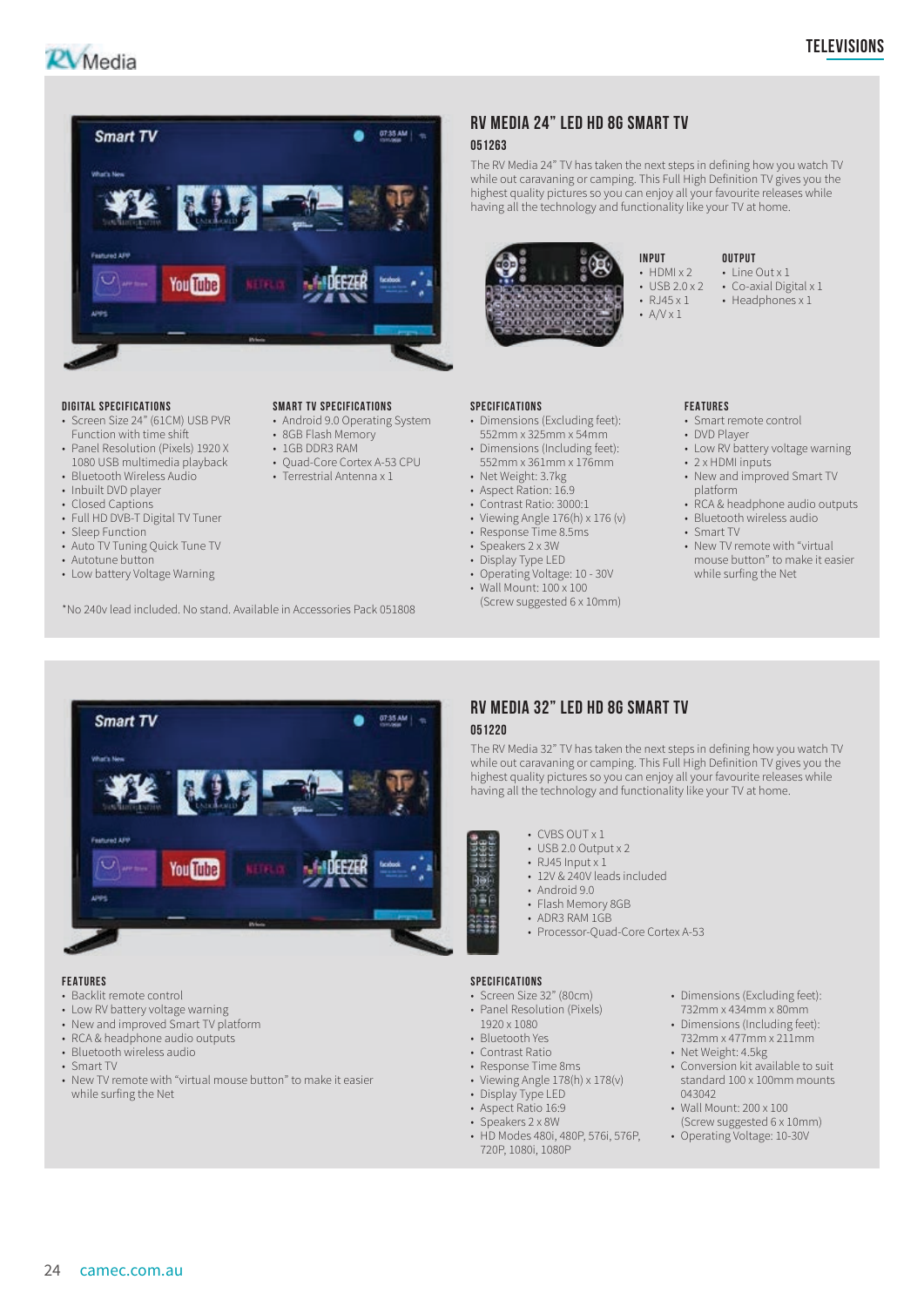## **TV audio**

## $R$ *Media*

**Televisions**



## **RV MEDIA REMOTE SUIT SERIES 2 043743**

Suits RV Media 042701 Series 2, 24" TV only.



## **RV MEDIA REMOTE SUIT SERIES1**

**044574**

Updated Version – Suits 041433, 041436, 041969 & 041437 TV's.



## **REMOTE BACKLIT SERIES 3 & EVOLUTION**

**044573**

Suits RV Media TV's Series 3 – 19", 22", 24" plus 28" & 32" (non-Smart TV's), and Evolution 19", 22" & 24" TV's.



## **REMOTE WEATHER RESISTANT 044064**

For RV Media TVs Series 3 - 19", 22", 24" and the 28" and 32"



**RV MEDIA SMART REMOTE CONTROL 051534** Suits RV Media 24" TV - 051263



**RV MEDIA VESA 200 X 100 CONVERSION KIT 043042**

To suit RV Media TV Brackets.



**RV MEDIA 240V POWER ADAPTOR 042388**

To suit RV Media Series 1 and 2 19/22/24 TV's. • Does not include 240V lead



**12V TV LEAD ALL MODELS 19-24 044575**

Suits all RV Media 19"-24" + 32" TV's.



## **RV MEDIA STAND & PLUGPACK 19IN 051702**

Includes a 240V plugpack power supply and desktop stand to suit Evolution 19" TVs only. Refer to manual on accessory part order.



**RV MEDIA STAND & PLUG PACK 19IN 044571**

Includes a 240V plug pack power supply and desktop stand to suit Evolution 19" TV's only \*Suits o/s TV\*.



## **RV MEDIA STAND & POWER PACK 22/24 044572**

Includes a 240V plugpack and desktop stand to suit 22" & 24" Evolution TV's only. Not smart TVs. \*Suits o/s TV\*.



## **RV MEDIA BACKLIT REMOTE CTRL**

**051702**

Suits RV Media 24" & 32" TV - 051263, 051220 & 044694.

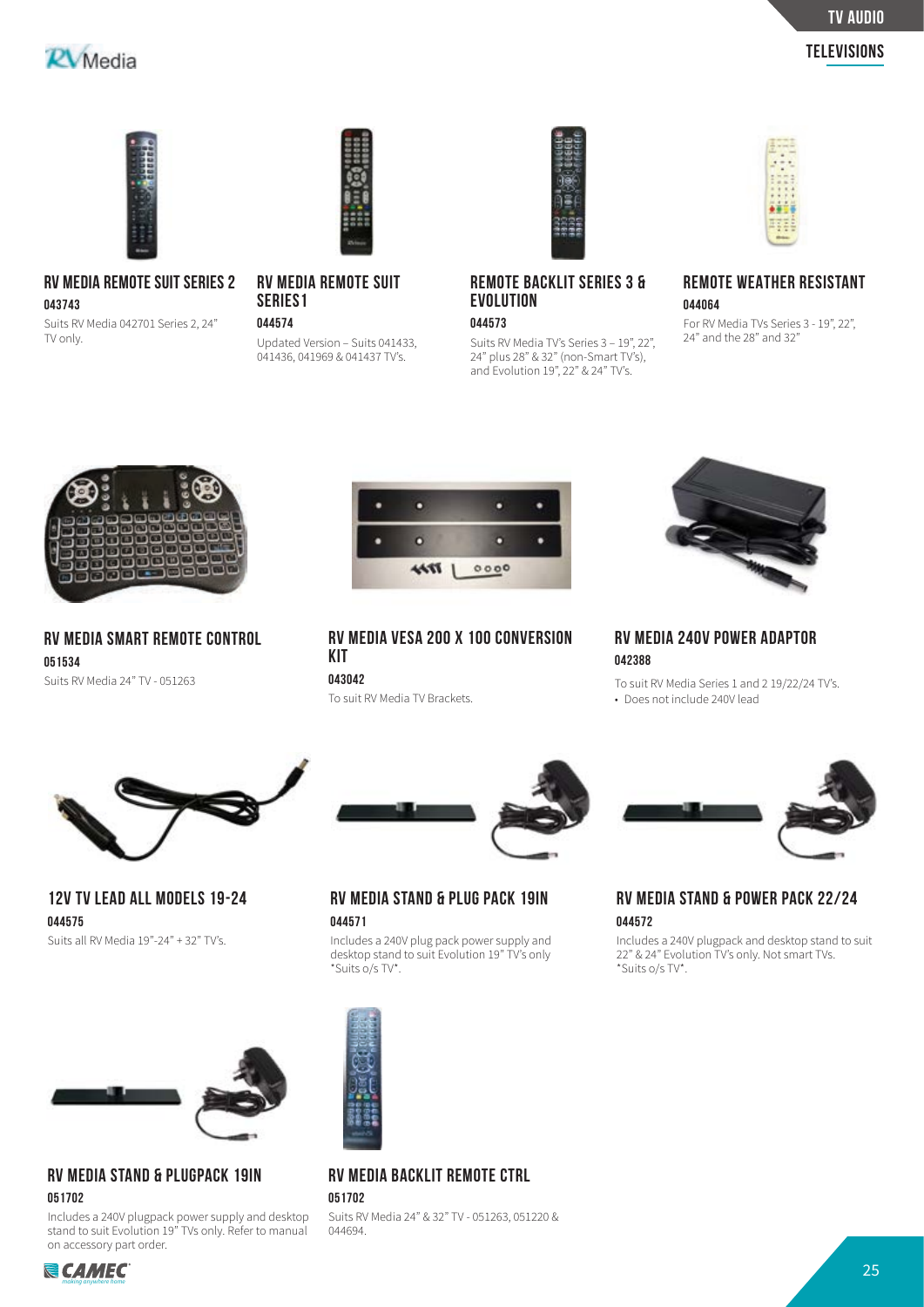## **TELEVISION MOUNTING BRACKETS**



## **LCD TV MOUNT SINGLE ARM 040154**

#### **SPECIFICATIONS**

- Single arm with tilt for better viewing angles
- Folds back, extends out, good for corners
- Easy slide on installation
- Compatible with all major TV brands
- Fits TV's from 33-58cm (13-23")
- 15kg maximum weight







### **RV MEDIA LCD TV MOUNTS 042162 1 ARM 042163 2 ARM 042164 3 ARM**

Designed specifically for the RV Industry, RV Media by Camec TV Brackets features the ultimate combination of functions ideal for all RV requirements.

#### **FEATURES**

- Bracket is removable from the mounting base (to allow the bracket to be used on another mounting base in or outside the RV)
- Bracket head is removable to allow easy stowage of the TV when the vehicle is in transit
- Easy locking system to lock the bracket against the wall when the vehicle is in transit
- Mounting base includes a spirit level for quick and easy installation
- Easy cable management system using removable plastic clips on the arms

#### **SPECIFICATIONS**

- Thumb screws are supplied to allow easy removal of the mounting bracket or head without the need for special tools
- VESA 100 x 100 mounting points
- Adjustable head by up to 14° in all directions
- All brackets rated at 15kg load strength
- A BONUS second mounting base is supplied in the kit to allow an easy and cost effective addition of a second bracket mounting point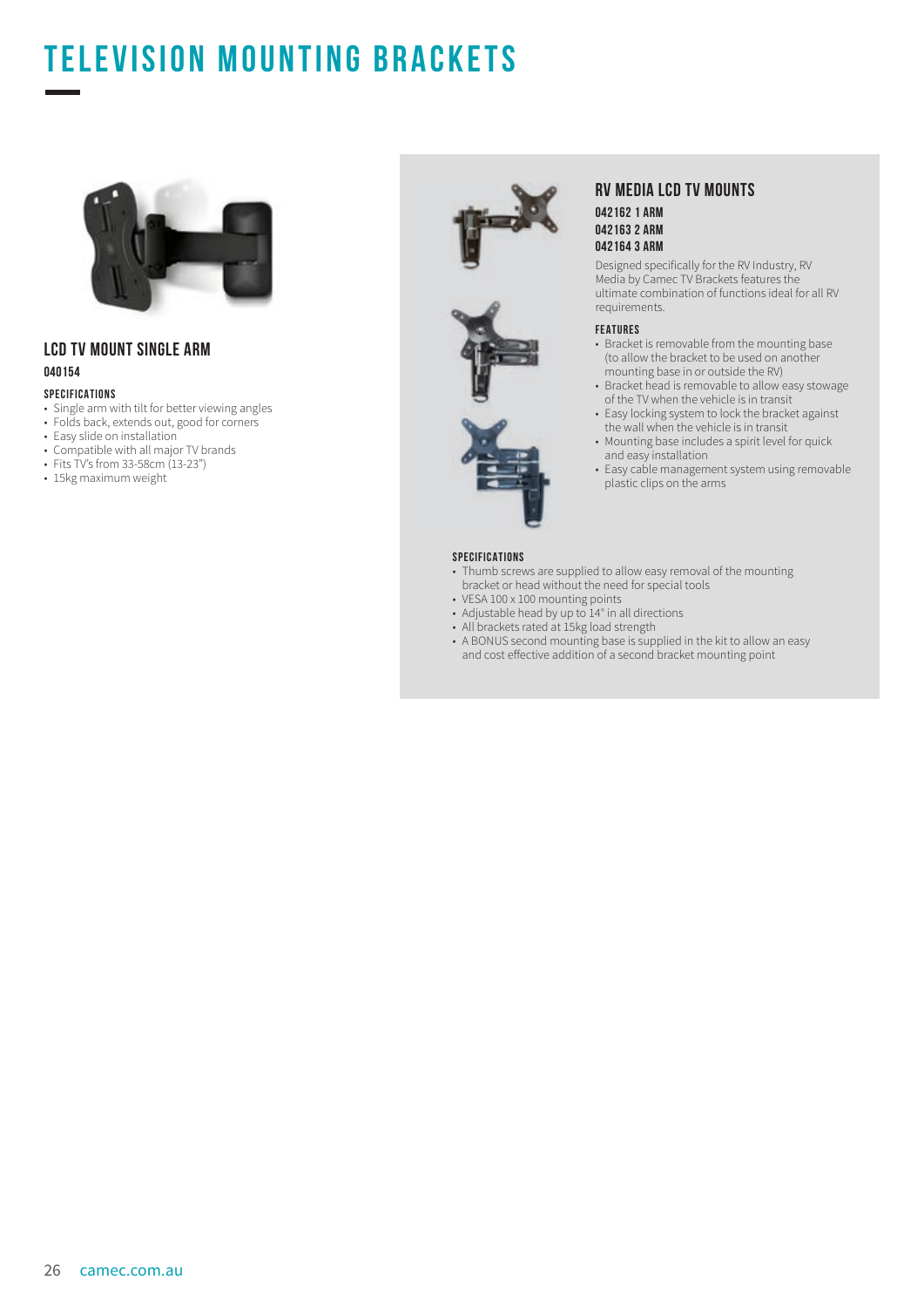## **ANTENNAs**



## **JACK OUTDOOR DTV ANTENNA**

## **044396**

Your way to receive free crystal clear digital high definition television. Can also be used as a replacement for the Wineguard Sensar "Batwing" Antenna.

#### **FEATURES**

- Built in amplifier for maximum VHF and UHF reception
- Universal bracket for pole mounting
- Perfect antenna for caravans, RV's and residential use

#### **SPECIFICATIONS**

- Antenna head: 415mm(w) x 318mm(d) x 55mm(h)
- Frequency bands: VHF  $(47-230M)$  20dB gain UHF (470-860Mhz)
- -25dB gain • Power Supply: Input 240v ~50Hz

#### **KIT CONTAINS**

- Jack antenna head
- Pole mount bracket
- Power supply
- Power injector
- RV antenna bracket



## **JACK ROOF MT ANTENNA**

**044397 WHITE PACK OF 5 044398 BLACK PACK OF 5**

Now even more affordable with stylish updated cosmetics! Simple easy to use directional antenna solution that does not need cranking up or down and requires much less roof space than other RV antennas. Does not include inbuilt signal meter. Rotate the antenna head from inside the RV!

#### **SPECIFICATIONS**

- Dimensions: 226mm(h) x 406mm(w) x 305mm(l)
- Weight: 1.19kg

g.

- Roof Thickness: 25-203mm
- Frequency Bands: VHF (54-216 Mhz), UHF (470-698 Mhz)
- Power requirements: 12V DC / 100mA



## **HAPPY WANDERER-POP TOP ANTENNA**

## **002287**

Simple to erect and stow. Tunes to horizontal and vertical polarised signals and can pick up UHF/VHF TV, FM radio and digital signals.

#### **FEATURES**

• Includes hook-on bracket

## **FOLDAWAY TALLBOY ANTENNA**

## **002277**

Suitable for use on vans, pop tops and wind-up campervans, A-vans and camper trailers.

#### **FEATURES**

- Lightweight and compact
- Folds up quickly to fit in the supplied carry tube
- Includes cable and brackets ready to mount

#### **SPECIFICATIONS**

- Tall boy antenna gives another 500mm height, extending standard antenna a total of 2 meters
- Can be set at various angles
- Cable ends with co-axial fitting
- Approx 7m cable fitted

## **FOLDAWAY STANDARD ANTENNA**

## **002278**

Suitable for standard caravans. Folds into its own carry tube when not in use.

#### **FEATURES**

- 360° of tuning either vertically or horizontally can even be placed in an inverted "V"configuration
- Compact and ready to plug in
- Includes cable and bracket for outside mounting
- Digital compatible

#### **SPECIFICATIONS**

- Dimensions: 600mm(l) x 90mm(diam) when stored • Weight: 1.5kg
- Suits caravans/pop top caravans, smaller camper buses and more.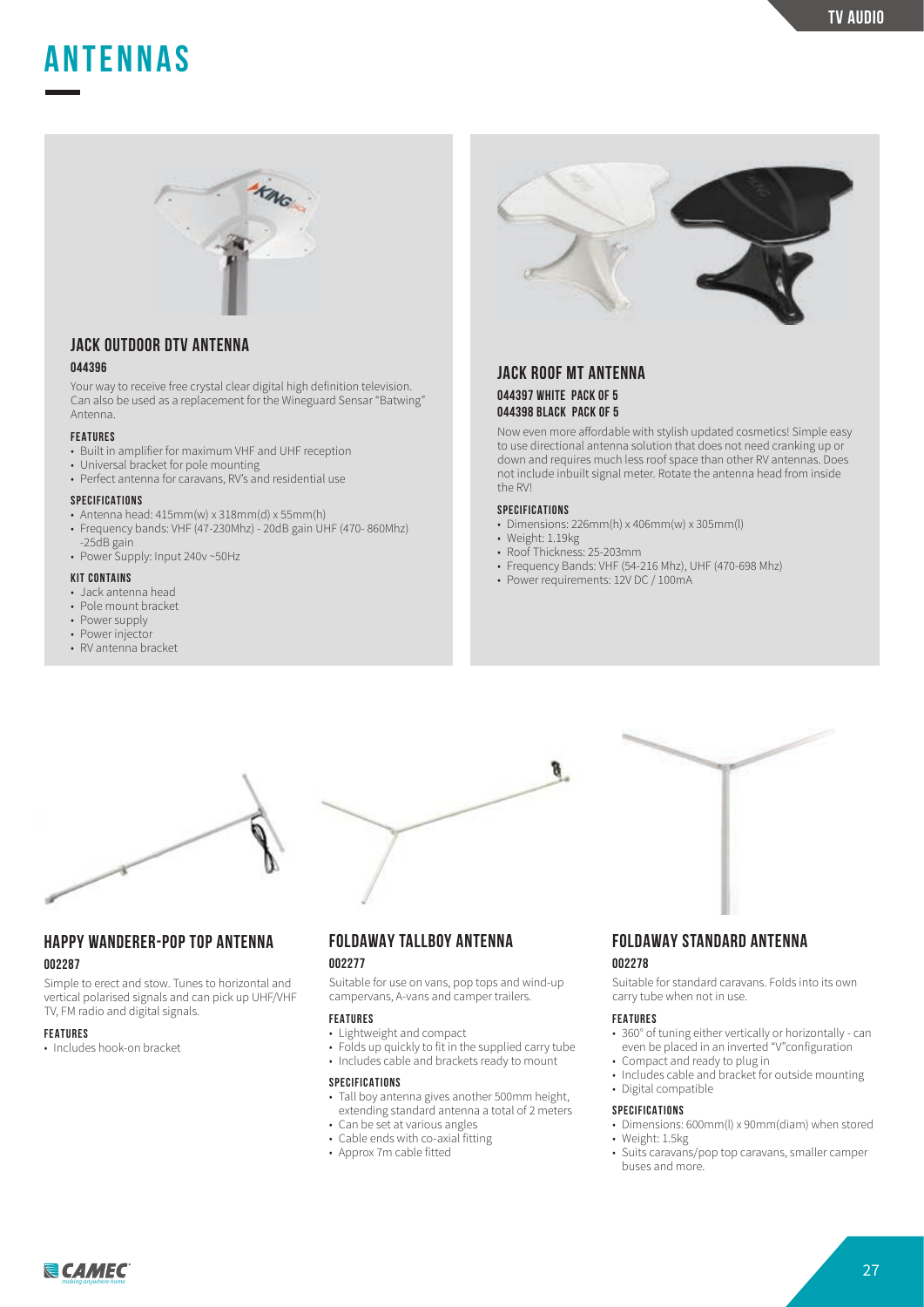## **Antenna Accessories & Spares**



## **FOLDAWAY ANTENNA EXTENSION ARM**

### **002280**

To suit Foldaway Antennas (refer codes 002277 and 002278).

#### **FEATURES**

• Extends the mast by one section around 500mm

#### **SPECIFICATIONS**

• Plastic



## **EXPLORER PLATE FLYLEAD AND CONNECTOR PASSIVE**

#### **002344**

Ideal for satellite or Foxtel or any brand of antenna.

#### **FEATURES**

- Comes with fitting for existing antenna cable and weather boot
- Thru-the-Wall passive connection kit and low loss fly lead
- A bonus PAL to female adaptor is included



## **EXPLORER WALL CONNECTOR 19-32MM SPACE THROUGH WALL**

#### **002374**

Suits cavity or wall thickness of 22mm to 37mm. Designed for Explorer boosted antennas only.

#### **FEATURES**

- Requires PS-P power supply
- Power injector is built onto plate
- If you have a 12V non-explorer system, can be used to tidy up your cables and connections



## **002281**

Replacement bracket for Foldaway Antennas (refer codes 002277 and 002278).

#### **FEATURES**

**002345**

• Foldaway Antenna bottom bracket

**EXPLORER POWER SUPPLY**

Power supply for explorer antenna system. C2 C3 C10 or C3sg, in fact any

• Dimensions: 50mm x 60mm + lead

genuine Explorer system.

**SPECIFICATIONS**

• Weight: 20gm • Power: 12V DC

## **FOLDAWAY ANTENNA UPPER MOUNT CLIP**

**002282**

Replacement upper mount clip for Foldaway Antennas (refer codes 002277 and 002278).



### **FOLDAWAY 35DB ANTENNA AMP 044745 - 12V 002285 - 240V**

For campers to improve the TV signal in fringe or low signal areas.

#### **SPECIFICATIONS**

- Satking 35 decibel amplifier
- TV cable



## **EXPLORER SIDE MOUNT BRACKETS**

#### **002372**

Side mounts to suit 32mm aluminium, wood or conduit masts. Ideal for all types of caravans, boats, horse trucks, etc.

#### **FEATURES**

• Includes stainless steel fittings

**SPECIFICATIONS**

#### • Pack of 2



## **EXPLORER PASSIVE THROUGH CONNECTOR PC6A**

kit - for use with any antenna. These connections will improve performance for TV and satellite signals in the

**002378**

Connection upgrade to a "PASSIVE" 120Mhz to 840Mhz range.



## **EXPLORER THIN WALL THRU CONNECTION**

**EXPLORER 3M FLY LEAD TO SUIT**

For that extra distance between the antenna socket and where you want to

## **043889**

**ANTENNA KIT**

**002350**

view the TV. **SPECIFICATIONS** • PAL Male to F Male

Thru the wall connection Kit for thin walls – less than 3 mm. Campervan Thru the wall Fitting for an external antenna point Fitting is ideal for fiberglass or Thin walls such a motor vehicle outer skin. A bulkhead fitting for a wall thickness of less than 3 mm. No special tools needed.

Use the fitting to bring the antenna signal in through the outer wall and into the vehicle and seal with the rubber and stainless washer – which can accommodate even a slightly curved wall without leaking.

Connect the cable and run to a viewing point. See our range of options for cable and connectors and internal fittings to complete your TV antenna cabling and connection!

This is a useful fitting for vehicles such as Combi Vans, HiAce camper trailers or vehicles with a fiberglass shell or at a bulkhead.

#### **SPECIFICATIONS**

- Wall thickness up to 3mm
- Stainless steel external fittings
- Black UV stabilised Silicon rubber cable weather protection boot
- Rated frequency range: 45 MHz 3 GHz



**042072 CABLE RG174 M TO M21" 040863 JACK 12V INJECTOR SOCKET 044812 JACK COAX RG174 F TO F 20IN**



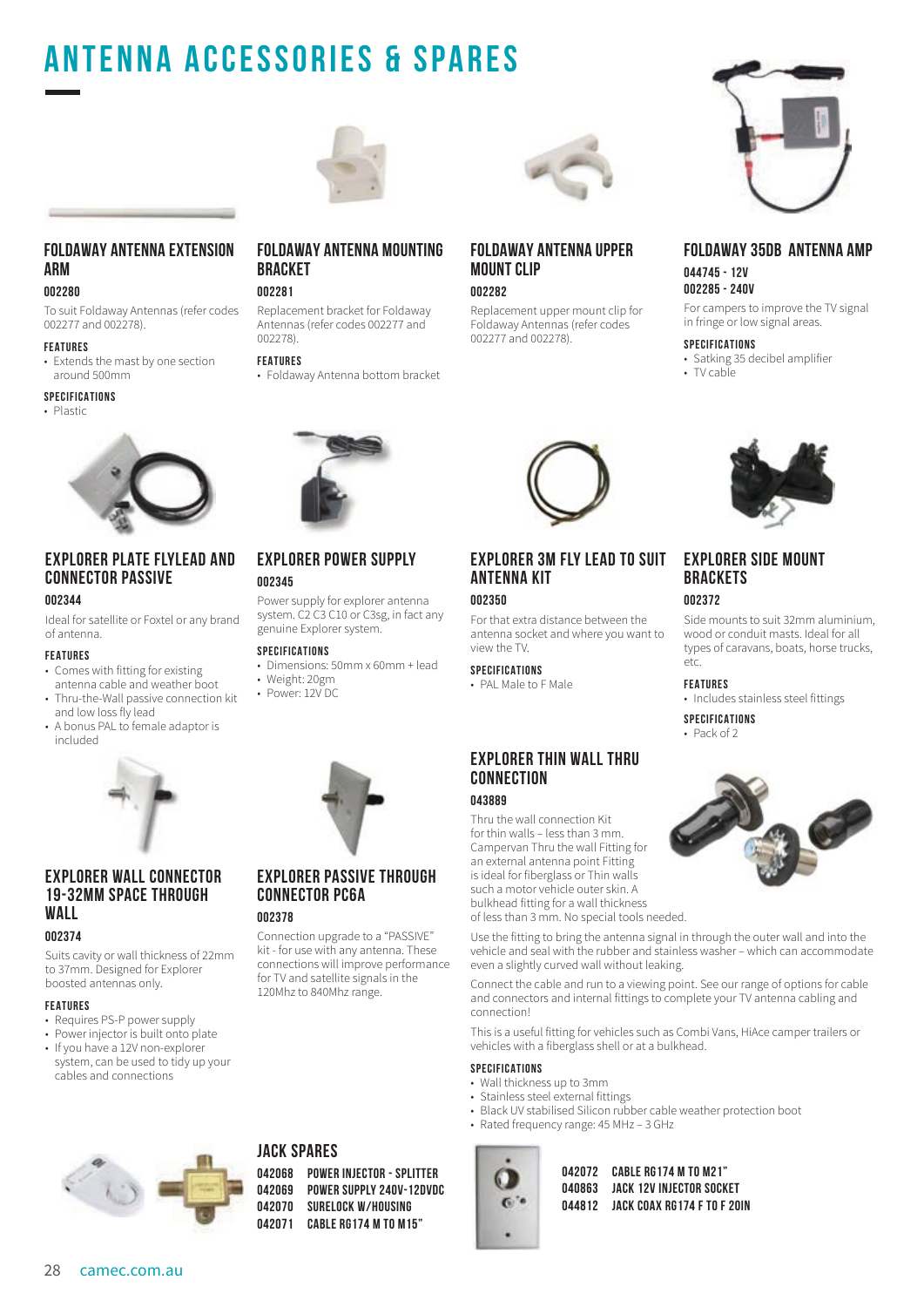**TV audio**

## **Antenna Accessories & Spares**



## **CAMLOCK TELESCOPIC MAST ALUMINIUM - 25MM**

### **035132**

Aluminium Camlock action. Lightweight and compact.

#### **SPECIFICATIONS**

- Diameter: 25mm
- Extends from 1.83m to 3.65m
- Telescopic 2 section aluminium mast

## **CAMLOCK TV MAST ALUMINIUM - 32MM**

## **002356**

Aluminium Camlock action. Lightweight and compact.

## **SPECIFICATIONS**

#### • Diameter: 32mm

- Extends from 1.83m to 3.65m
- Telescopic 2 section aluminium mast

## **CAMLOCK TV/POOL POLE ALUMINIUM - 32MM 002363**

Aluminium Camlock action. Lightweight and compact.

#### **SPECIFICATIONS**

- Diameter: 32mm
- Extends from 2.44m to 4.8m
- Telescopic 2 section aluminium mast

## **CAMLOCK TV/POOL POLE ALUMINIUM - 25MM**

#### **002357**

Aluminium Camlock action. Lightweight and compact.

#### **SPECIFICATIONS**

- Diameter: 25mm
- Extends from 1.83m to 3.65m
- Telescopic 2 section aluminium mast



## **SIDE MOUNT KIT AND 2 PIECE, 2.8M MAST**

#### **002370**

To suit Explorer Antenna. Side mounts are recommended when access to the drawbar is restricted.

#### **FEATURES**

- Includes 2.8m 2 piece aluminium mast which collapses to 1.5m
- Includes plastic side mounts and stainless steel fittings



**EXPLORER STANDARD DRAW BAR MOUNT**

## **002361**

Heavy duty, galvanised, suits "standard" draw bar (4in/100mm).

#### **FEATURES**

• Suits up to 40mm mast and 100mm draw bar



## **JACK ANTENNA MOUNT PLATE 044787**

#### FOR PRE 2018 MODELS TO CURRENT

Mounting plate covers existing holes to create a water-tight seal on the RV roof. Pre-drilled for easy installation. Manufactured with a weather-resistant, automotive-grade plastic UV-protection ensures durability.



## **SURELOCK ANTENNA SIGNAL METER SL1000 040286**

SureLock is a digital TV signal meter that enables you to pinpoint the location of television towers prior to scanning for television channels.



## **A-FRAME MOUNT FOR TV MAST**

#### **042664**

Universal "A" frame clamp to fix antenna mast to caravan "A Frame".

#### **SPECIFICATIONS**

• Bracket Dimensions: 40mm diameter, A frame can be 110mm high and 50mm wide



## **TV FLY LEAD F TO TV 1.8M**

#### **040843**

Connects between an RV wall plate with a female F type connector to the back of the TV. • White

• 1.8m



**ADAPTOR - MALE F TO MALE PAL 040845** To plug in back of TV (PA32U).

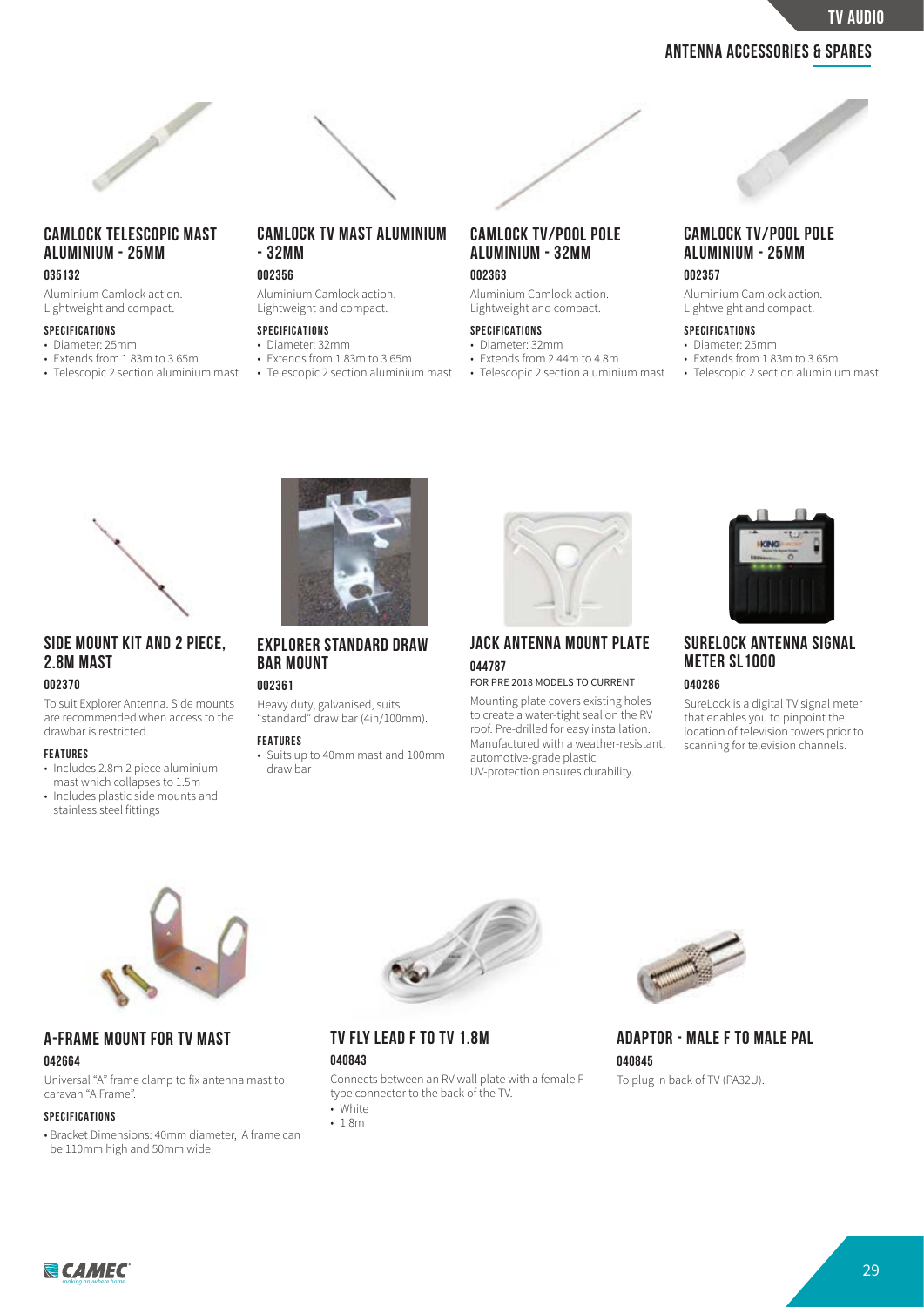## **Antenna Accessories & Spares**



**COAXIAL 1.8M FLY LEAD 040842**

Suits TV/antenna Installation.

#### **SPECIFICATIONS**

• Female to female connector

• 'F' type fittings



## **COAXIAL 1.8M LEAD DOUBLE ENDED (HOME STYLE) TV LEAD**

**002339** PAL Male - PAL Male



**COAXIAL 4.5M LEAD (HOME STYLE LEAD) 035134 FEATURES** • Includes male to female adaptor

**SPECIFICATIONS**

• Male to male connector



## **COAXIAL ADAPTER (FOR USA ANTENNA)**

**002387**

To suit USA Wall Plate - female connector to standard TV lead.

#### **SPECIFICATIONS**

• Video adaptor "F" socket to PAL plug



## **COAXIAL PLUG MALE CHROME STEEL 002384**

Coaxial male TV plug. **SPECIFICATIONS** • No crimp tool required



## **THRU THE WALL DIRECT CONNECT TO SUIT COAXIAL CABLE**

**034974**

Connects antenna directly to the TV to avoid breaks in the connection.



## **COAXIAL THROUGH THE WALL KIT 002382**

#### **FEATURES**

- Works on existing antenna and is ready for digital and satellite
- Quick and easy do-it-yourself kit
- Adjustable to suit various wall thickness • Rubber weather protection cap to keep out
- moisture



**COAXIAL DEEP TV SOCKET WHITE 002394**



**COAXIAL TV CABLE 75OHM 1M 002336** Low loss cable 75OHM.

**SPECIFICATIONS**

- No connectors fitted • Sold as 100m lengths
- 



## **COAXIAL ANGLE SOCKET 002389**

**SPECIFICATIONS** • 75 OHM surface mount • White



## **COAXIAL MECHANISM 002392**

**SPECIFICATIONS** • 75 OHM plate mount • White